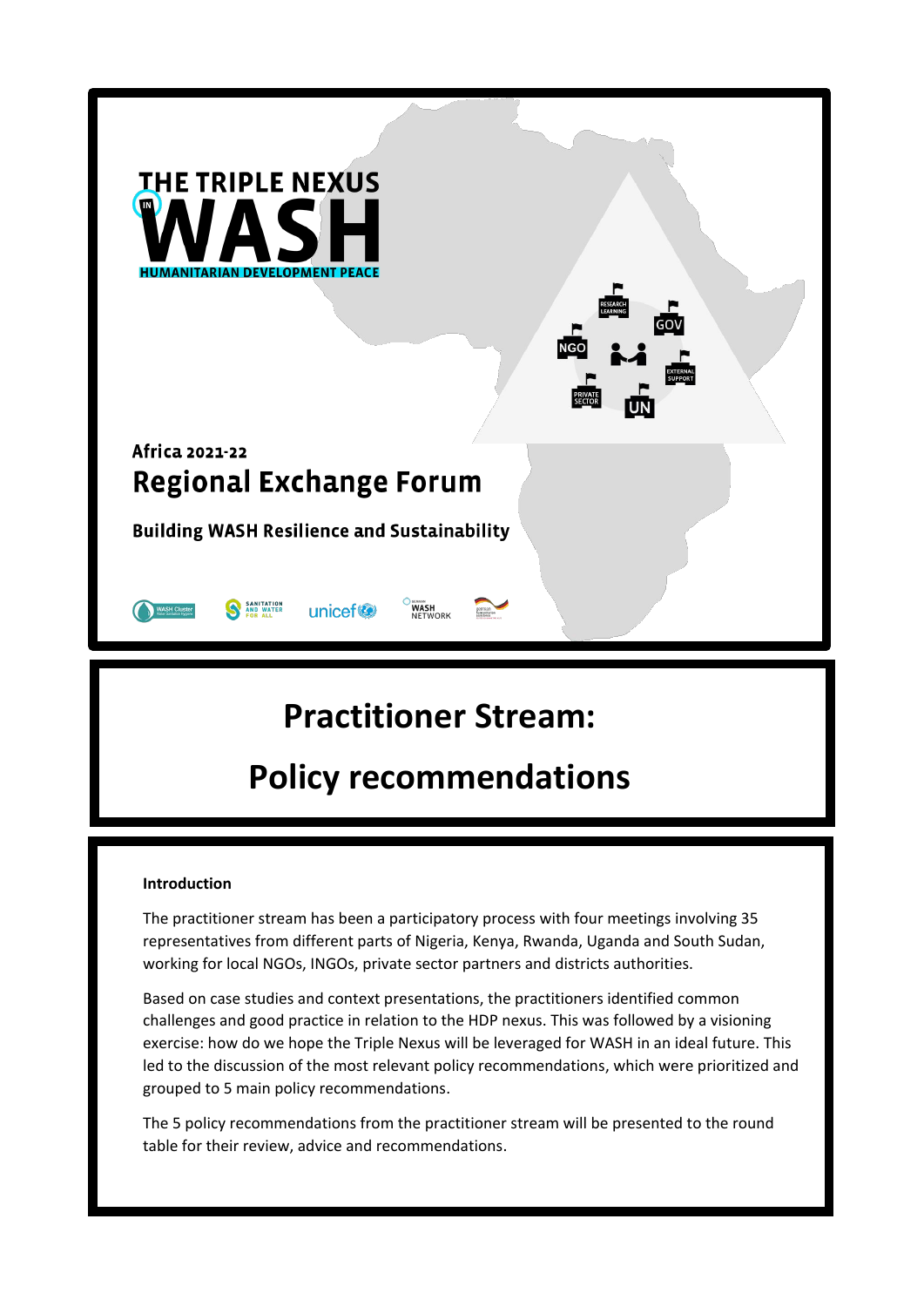# **1. Climate Change Adaptation and Disaster Risk Reduction**

#### *Spokesperson: Philip Obaate (Teso, Uganda, district)*

**Issue:** Whilst the importance of CCA and DRR is widely acknowledged, practical guidance on risk mitigation, standards and associated budgets are missing and/or not sufficiently adapted to specific contexts. A lack of intersectoral & inter-agency coordination for DRR weakens the preparedness of communities especially in crisis-prone regions.

### **Policy Recommendation 1**

Establish platforms for coordination and joint inter-sector programming on CCA & DRR and strengthen the integration of CCA, DRR and environment conservation in the management of WASH facilities (and assure actors understand the relation to peace).

### **2. Coordination / multi-stakeholder engagement**

*Spokesperson: Andrew Boku Dibo (Northern Kenya hub, INGO)* 

**Issue:** Competing priorities, lack of coordination and information sharing and insufficient awareness of different actors/methodologies result in gaps in WASH service delivery and technical implementation obstacles, especially in protracted crises or when transitioning from humanitarian to development and vice versa.

#### **Policy Recommendation 2**

Strengthen mechanisms and earmarked budgets for coordination between humanitarian, development and peace actors (both state and non-state) through an inter-sectoral WASH coordination platform to harmonize HDP WASH assessments, planning, financing, implementation and monitoring.

### **3. Building capacities for inclusive systems**

*Spokesperson: Abubakar Ngulde (Northeast Nigeria, local NGO)*

**Issue:** Learning across regions, sectors and stakeholders is limited to date, as demonstrated by insufficient connectedness of WASH programs, projects and service delivery. WASH systems are often not resilient enough to foster sudden change in population and are excluding certain populations.

#### **Policy Recommendation 3**

Promote national WASH systems to provide sustainable WASH services at scale, even in protracted situations or in event of risks, and thereby integrated WASH solutions for displaced and host communities. Including coherent technical standards for WASH infrastructure across HDP, prioritizing local (or contextualized) solutions over international solutions.